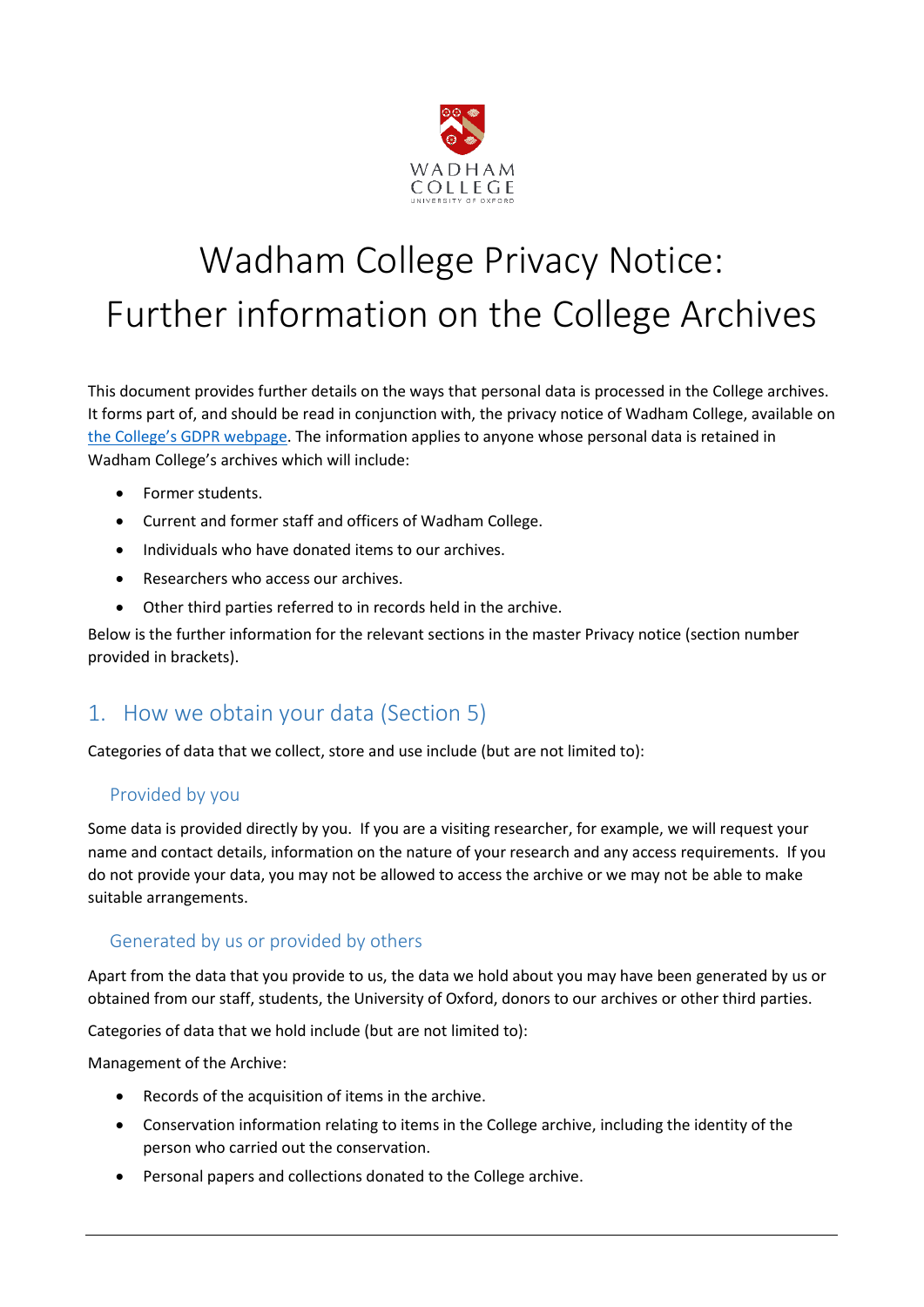College Records:

- Governance documents: College statutes and documents relating to their interpretation, including Privy Council documents and correspondence, decisions and documents relating to the College Visitor, Royal Commissions and related documents.
- Governing body and committee agenda, papers, minutes and related correspondence.
- Financial records and legal records relating to College assets and the College estate.
- Other financial and legal and records, including those relating to benefactions and trusts.
- Records relating to College buildings, including architectural records and maintenance records.
- Records of academic conferences, seminars and lectures hosted and/or organised by the College.
- Records of College cultural life.

Personal files

- Files of former students including: name, date of birth, gender, preferred title, application forms and references, student status, dates of attendance, course of study, examination results, research records for graduate students, awards, scholarships and prizes conferred, final award, photographs.
- Employee records for academic and non-academic staff including employee name, dates of employment, role(s) and reason(s) for departure (including for example retirement, new employment or dismissal), record of leave and buy-out (academic staff), references, staff photographs.

Personal files may also contain information including:

- o special category data
- o disciplinary, harassment and grievance records
- o personal data related to criminal convictions or offences

As far as reasonable and practicable, such information will be removed in line with our data retention practices.

# 2. Details of our processing activities, including our lawful basis for processing (section 9)

The data we hold will generally have been obtained for other purposes originally and the law permits Wadham College to retain lawfully obtained data for the purposes of archiving in the public interest, for historical or scientific research purposes or for statistical purposes. The law provides further safeguards that such processing must:

- not be likely to cause substantial damage or substantial distress to you or another individual; and/or
- must not be carried out for the purposes of measures or decisions with respect to you or another individual, unless the purposes for which the processing is necessary include the purposes of approved medical research.

In addition, the College (or a third party such as researchers or donors of archive material) will typically also have a legitimate interest in processing data for such purposes, provided your interests and fundamental rights do not override those interests. The College also has a legitimate interest in being able to provide references for former employees.

Processing of data relating to financial transactions is necessary for the performance of a contract.